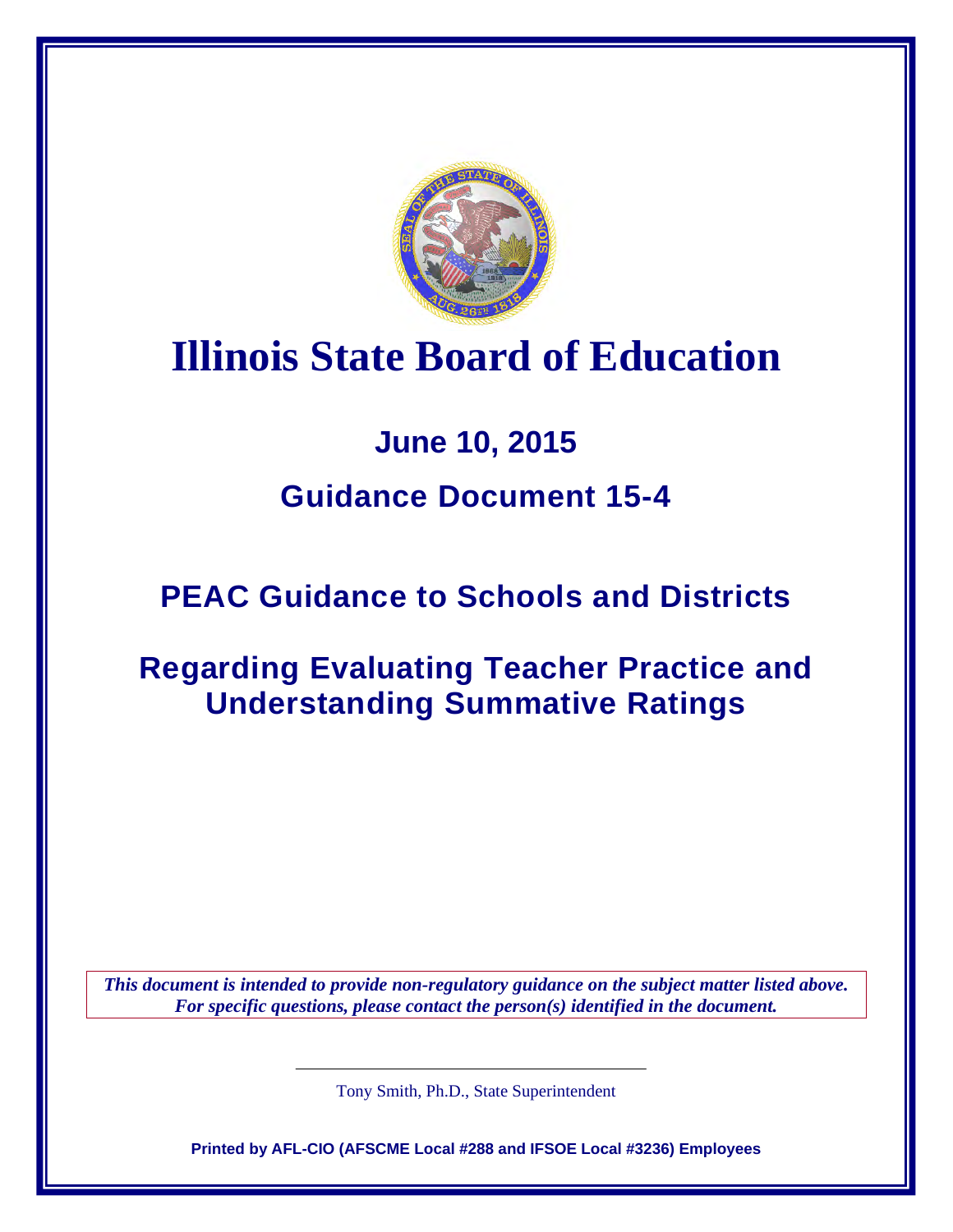

## **PEAC Guidance to Schools and Districts**

## **Guidance Regarding Evaluating Teacher Practice and Understanding Summative Ratings**

There are concerns that some teachers are being placed in the "Unsatisfactory" and "Needs Improvement" categories based on an "Unsatisfactory" or "Needs Improvement" rating in as little as one component of one domain used to assess a teacher's practice.

As this is not a practice recommended by the Performance Evaluation Advisory Council (PEAC), the PEAC is providing the following guidance for school districts to consider as they develop and implement their evaluation systems.

This guidance focuses on the evaluation of teacher practice as it relates to a teacher's summative rating.

### **Summative Ratings**

The Performance Evaluation Reform Act (PERA) requires that by no later than the 2012–13 school year, school districts must use a four-category rating system for both principal/assistant principal and teacher evaluations ("Excellent," "Proficient," "Needs Improvement," and "Unsatisfactory"). PERA and the PERA Administrative Rules require that the plan consider the professional practice of the teachers and, by a district's statutory implementation date, data and indicators of student growth.

## **Instructional Framework for Use in the Evaluation of Teacher Practice**

School districts must identify an instructional framework for use in the evaluation of teacher practice "that is based on research regarding effective instruction; addresses at least planning, instructional delivery, and classroom management; and aligns to the Illinois Professional Teaching Standards" (PERA Administrative Rules, Section 50.120(a)). "The instructional framework shall align to the roles and responsibilities of each teacher who is being evaluated" (PERA Administrative Rules, Section 50.120(a) (1)). In addition, "the evaluation plan shall contain a rubric to be used in rating professional practice that aligns to the instructional framework" being used (PERA Administrative Rules, Section 50.120(a) (2)).

In fact, most school districts (including many through their PERA joint committees or teachers union) have elected to use one of several instructional frameworks that are being employed in districts across the country (i.e., Danielson's Framework for Teaching, Marzano's Teacher Evaluation Model, or other research-based frameworks). Those frameworks define a set of teaching practice domains and provide a rubric that describes multiple levels of performance for the components being evaluated.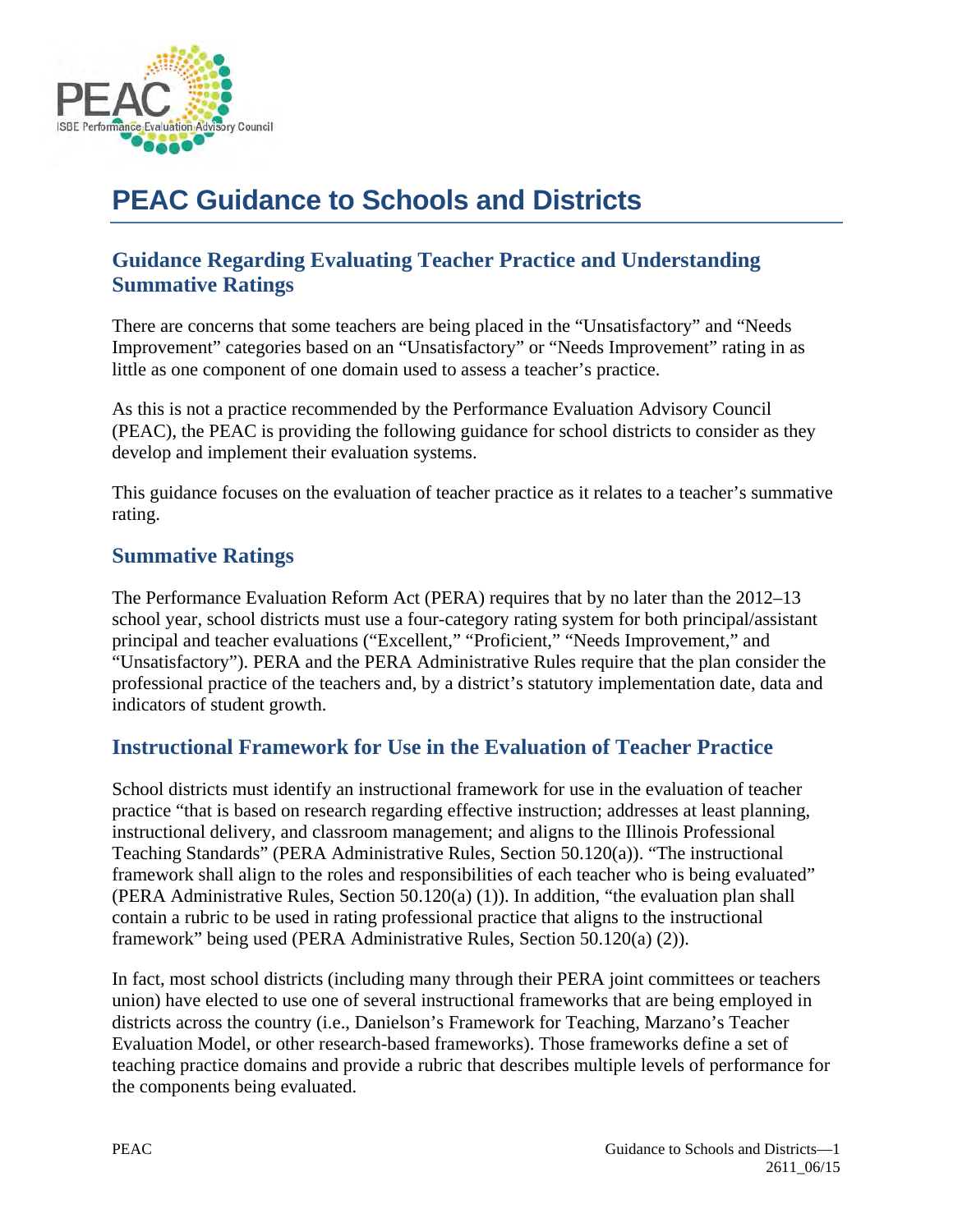PERA required that evaluators be prequalified by September 1, 2012 (Illinois School Code 105 ILCS 5/24A-3). During the Illinois Growth Through Learning prequalification training, evaluators were trained to collect appropriate evidence, align evidence to a framework, and make professional judgments regarding teaching performance levels based on the evidence collected. Evaluators were expected to demonstrate interrater reliability as a part of this evaluation process, a key part of district considerations regarding the rating of teaching practice.

## **Weighting the Components of Teacher Practice**

Neither PERA nor its Administrative Rules define the relative weights of the components of teacher practice or how ratings of components of teacher practice are to be combined into a final rating of teacher practice. School districts are charged with making those decisions. Again, many districts are doing this through their PERA joint committees or teachers union.

PEAC recommends that the following questions be considered as district evaluation systems are developed:

1. *Should we assign a weight to the domains and/or components of the instructional framework?* 

A discussion of the relative weight given to each domain of the instructional framework will require considering the relative importance of each part of the teaching framework. For example, a school district using the Danielson Framework could decide to weight Domain 1 (Planning and Preparation) at 20 percent, Domain 2 (Classroom Environment) at 20 percent, Domain 3 (Instruction) at 40 percent, and Domain 4 (Professional Responsibilities) at 20 percent. This discussion forces addressing the following key questions: How important is planning? Is a teacher's participation in the professional community as important as the classroom environment? Do the domains of the district's framework work together to inform and support each other? It should be determined if weighting domains or components reflect the values and beliefs of the district and an understanding of the district's framework as well as the goals and purposes of the evaluation system.

It may be decided to weight each component equally (i.e., not assign any weight to any of the domains or components). Again, it is important to ensure that this decision is a reflection of the values and beliefs of the district as well as the goals and purposes of the evaluation system. Many districts work closely with their joint committees or teachers union to make these decisions.

2. *What is the minimum level of performance required for each level of practice?* 

A teacher's summative practice rating should combine the evaluator's assessment of evidence of teaching performance in each domain or component of the instructional framework. This determination can be made based on a set of decision rules that define the level of performance required for each summative rating using the component ratings. For example, it could be decided that a teacher who is proficient in all of the components of the instructional domain cannot receive an "Unsatisfactory" rating. As another example of a decision rule, a teacher who has "Unsatisfactory" or "Needs Improvement" ratings on three or more instructional components may not receive a "Proficient" practice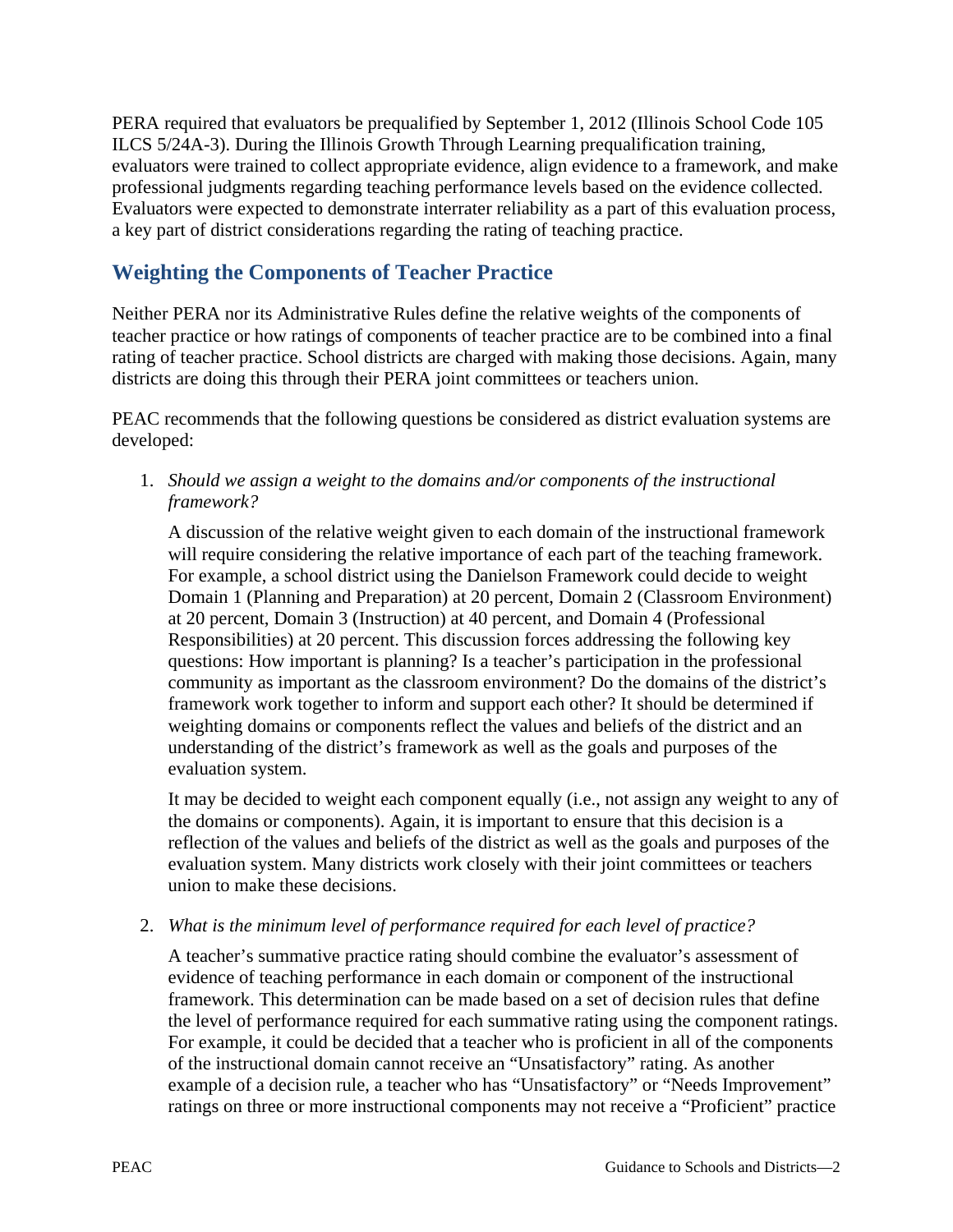rating. In addition to using a set of decision rules, there are other ways to determine a summative practice rating, including the use of numerical scoring, examining the preponderance of evidence across components/domains, or holistic scoring. Regardless of the method used to determine summative practice ratings, it is important to consider how different potential rating outcomes reflect the district's values and beliefs as well as the teaching strengths and weaknesses across components/domains.

3. *Should a rating on a single component of the framework determine the overall rating of practice?* 

School district evaluation plans should specifically address whether an "Unsatisfactory" or "Needs Improvement" rating on one component of one domain should automatically result in an overall practice rating of "Unsatisfactory" or "Needs Improvement." Given the structure of most of the practice frameworks in use in districts, basing the overall practice rating on one component is bad practice and inconsistent with the goal of improving teaching practice; therefore, it should not be utilized. Such a choice is not likely to result in constructive feedback and thoroughly eliminates the usefulness of the evaluation system for identifying areas in need of improvement. The components of most practice frameworks are interconnected, and evidence collected across components can provide a fuller picture of teaching practice, which can foster productive conversations between teacher and evaluator. Thus, summative practice rating methods should give consideration to the prevalence of strengths and weaknesses found across domains and components through the evidence collected during multiple observations.

## **Varying Approaches for Determining Overall Practice Ratings for Educators**

#### *Not endorsed or recommended—these are simply examples.*

### **Example 1: Simple Average**

**Urbana School District, Illinois** 

Source: *Supportive Supervision Evaluation Plan Handbook* (May 9, 2013) [http://www.usd116.org/files/2013BoardDocs/2013-5-21-items9\\_0.pdf](http://www.usd116.org/files/2013BoardDocs/2013-5-21-items9_0.pdf)

- Urbana's Supportive Supervision Evaluation Plan uses the Framework for Teaching to assess teacher practice.
- There are four domains within the Framework for Teaching:
	- 1. Planning and Preparation
	- 2. Classroom Environment
	- 3. Instruction
	- 4. Professional Responsibilities
- The overall performance evaluation rating is calculated from the average of four domain scores, with the final rating assigned by using a set of score-level guidelines.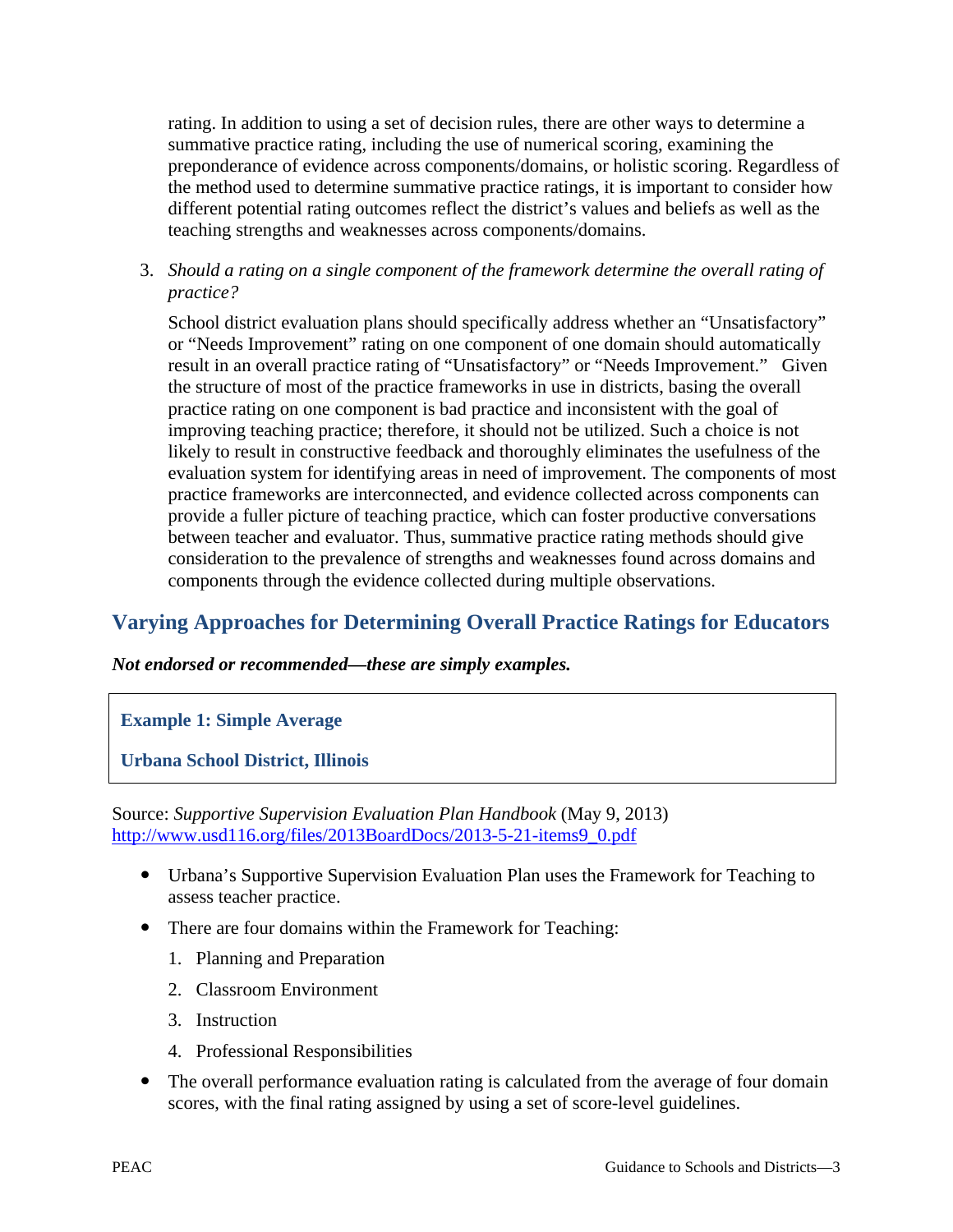#### **How It Works:**

- Educators receive a performance rating from 1 to 4 in each of the subcomponents within each of the four domains: 1=Unsatisfactory, 2=Needs Improvement, 3=Proficient, and 4=Excellent.
- The score for each of these four domains is calculated by averaging the scores (1–4 point) scale) for each of the *subcomponents* under the domain (see the table below).
- The overall score is calculated by averaging the four domain scores.
- The final overall performance evaluation rating is determined by assigning the level associated with the *score-level guidelines* below<sup>[1](#page-4-0)</sup>:
	- o Unsatisfactory: score of 1.0–1.99
	- o Needs Improvement: score of 2.0–2.74
	- o Proficient: score of 2.75–3.49
	- o Excellent: score of 3.5–4.0

#### **Example for Calculating the Performance Evaluation Rating**

|                | <b>Domain 1</b> Unsatisfactory | <b>Needs Improvement</b> | Proficient | Excellent |
|----------------|--------------------------------|--------------------------|------------|-----------|
| la             |                                |                          |            |           |
| 1 <sub>b</sub> |                                |                          |            |           |
| ıc             |                                |                          |            |           |
| 1d             |                                |                          |            |           |
| 1e             |                                |                          |            |           |
|                |                                |                          |            |           |

 $(la+1b+lc+1d+lf)/6=$  Performance Evaluation Rating D1

 $(4+4+4+3+3+3)/6$ = Performance Evaluation Rating D1

3.5= Performance Evaluation Rating D1 The resulting rating for D1 would be Excellent.

The teacher would receive a 4.0 on Domain 1 for purposes of calculating the cumulative rating.

#### **Example—Teacher 1: Calculating the Simple Average Overall Performance Rating**

Teacher 1 received the following four domain scores:

|          | <b>Unsatisfactory</b> | <b>Needs</b><br>Improvement | <b>Proficient</b> | <b>Excellent</b> |
|----------|-----------------------|-----------------------------|-------------------|------------------|
| Domain 1 |                       |                             |                   |                  |
| Domain 2 |                       |                             |                   |                  |
| Domain 3 |                       |                             |                   |                  |
| Domain 4 |                       |                             |                   |                  |

(D1+D2+D3+D4)/4=Performance evaluation rating

 $(2+2+2+1)/4=1.75$ 

Score falls in 1.0–1.99 range=Unsatisfactory

Final overall performance evaluation rating is Unsatisfactory.

 $\overline{a}$ 

<span id="page-4-0"></span><sup>&</sup>lt;sup>1</sup> **Important Note:** In Urbana, if a tenured teacher is rated "Unsatisfactory" in any of the four rating domains, the teacher will be placed on a professional development plan at a minimum.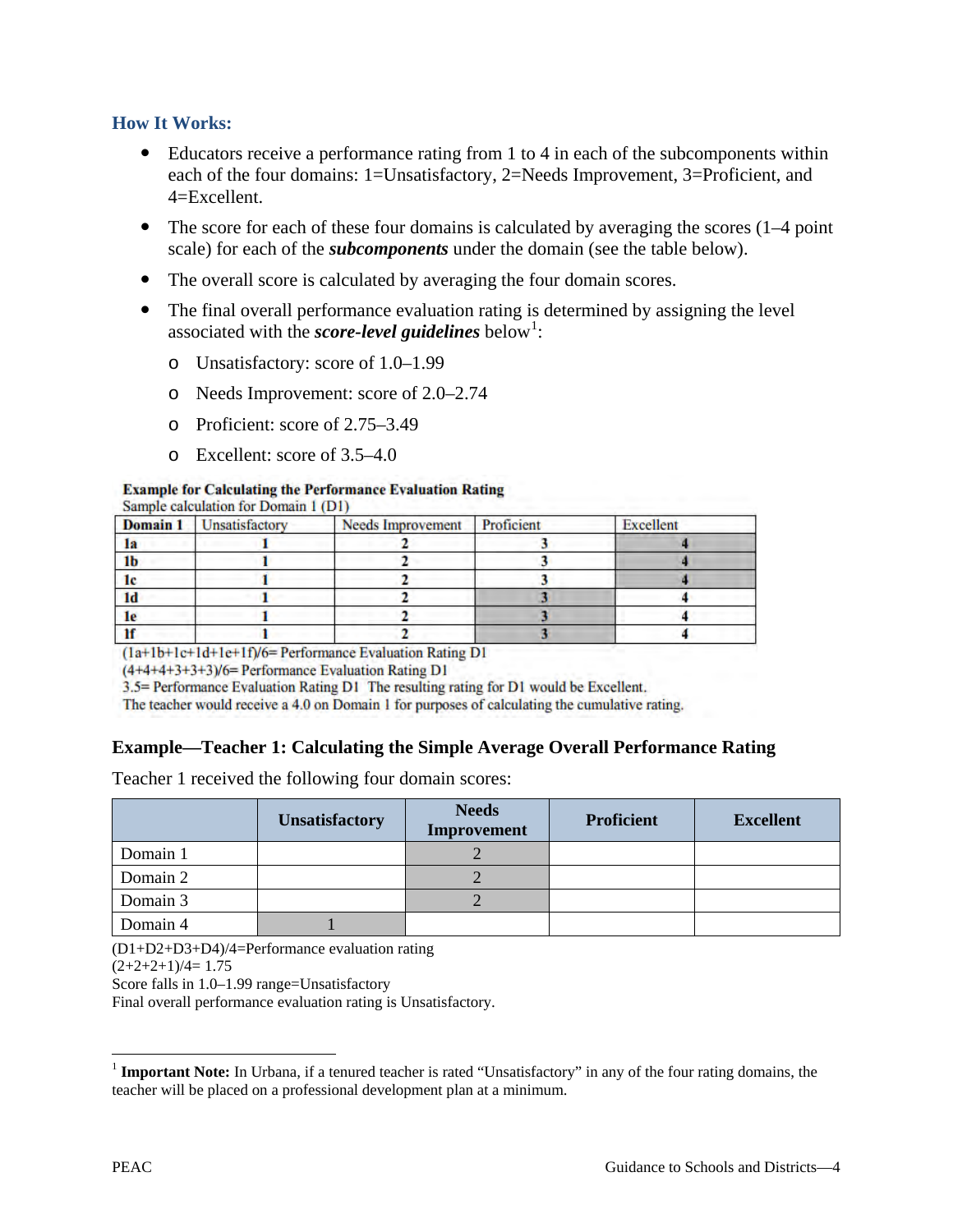### **Example—Teacher 2: Calculating the Simple Average Overall Performance Rating**

|          | <b>Unsatisfactory</b> | <b>Needs</b><br>Improvement | <b>Proficient</b> | <b>Excellent</b> |
|----------|-----------------------|-----------------------------|-------------------|------------------|
| Domain 1 |                       |                             |                   |                  |
| Domain 2 |                       |                             |                   |                  |
| Domain 3 |                       |                             |                   |                  |
| Domain 4 |                       |                             |                   |                  |

Teacher 2 received the following four domain scores:

(D1+D2+D3+D4)/4=Performance evaluation rating  $(3+3+3+1)/4=2.5$ Score falls in 2.0–2.74 range=Needs Improvement

Final overall performance evaluation rating is Needs Improvement.

**Note:** This example only explains the professional practice score. Additional information is available on how an overall summative rating is calculated with a combination of professional practice scores and measures of student growth.

### **Example 2: Weighted Average**

**Chicago Public Schools (CPS)**

Source: *CPS REACH Students, Educator Evaluation Handbook, 2014–15*  [http://www.ctunet.com/rights-at-work/teacher-evaluation/text/CPS-REACH-Educator-](http://www.ctunet.com/rights-at-work/teacher-evaluation/text/CPS-REACH-Educator-Evaluation-Handbook-FINAL.pdf)[Evaluation-Handbook-FINAL.pdf](http://www.ctunet.com/rights-at-work/teacher-evaluation/text/CPS-REACH-Educator-Evaluation-Handbook-FINAL.pdf)

- CPS Framework for Teaching is adapted from the Danielson Framework for Teaching.
- There are four domains within the Framework for Teaching:
	- 1. Planning and Preparation
	- 2. Classroom Environment
	- 3. Instruction
	- 4. Professional Responsibilities
- Levels of performance on the CPS Framework are Distinguished, Proficient, Basic, and Unsatisfactory (1–4).
- The overall performance evaluation rating is calculated using a weighted average of the four domain scores.

### **How It Works:**

- There are four domains within the CPS Framework for Teaching. Each domain is assigned a separate weight when calculating a teacher's professional practice score:
	- 1. Planning and Preparation (25 percent)